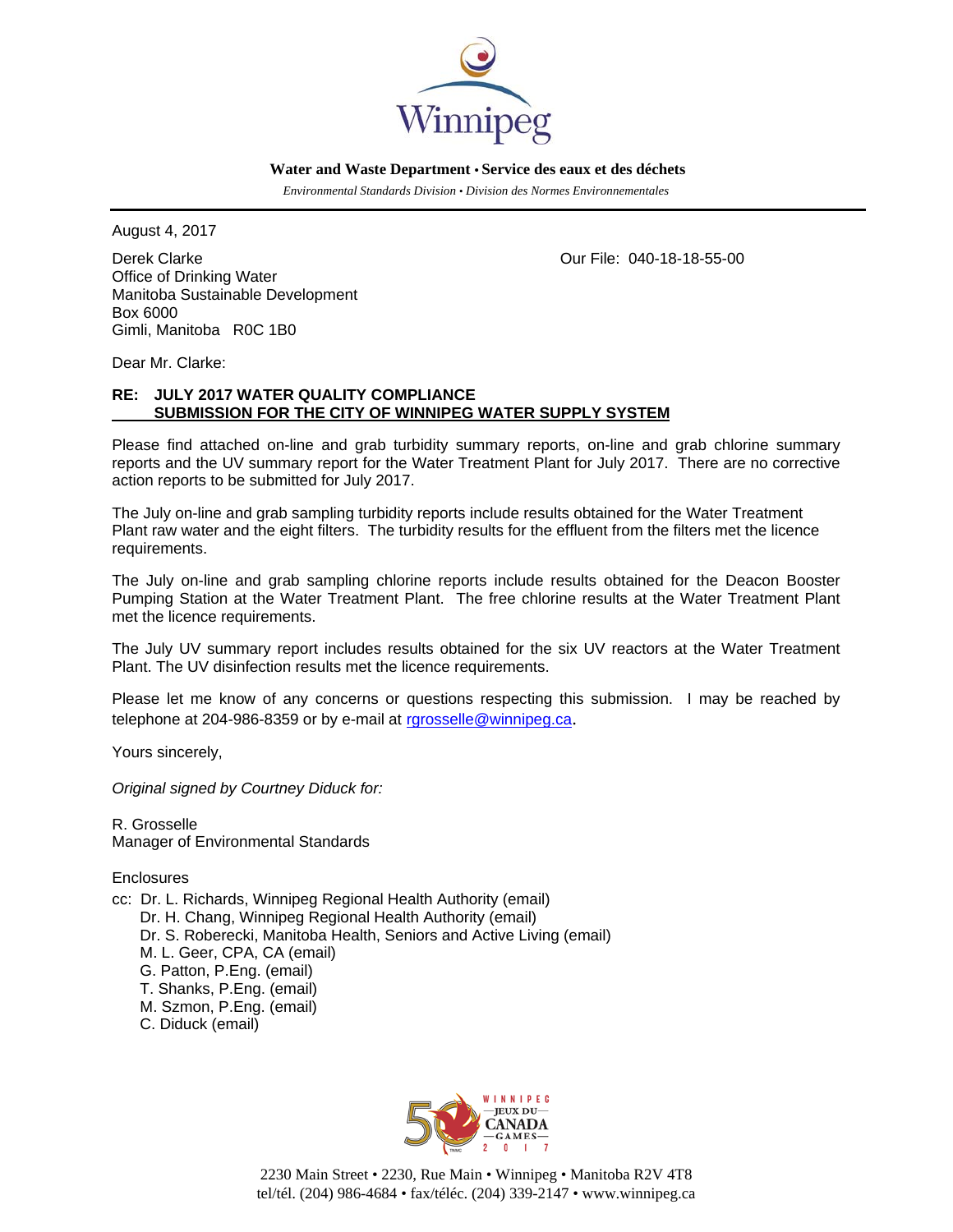

## **CITY OF WINNIPEG**WATER AND WASTE DEPARTMENT

# WATER SERVICES

| WATER TREATMENT PLANT TURBIDITY ON-LINE MONITORING REPORT<br>July 2017 Turbidity (NTU)                                                     |            |                                |         |                       |                       |           |           |                       |         |                       |      |                       |      |                       |                       |           |                       |           |
|--------------------------------------------------------------------------------------------------------------------------------------------|------------|--------------------------------|---------|-----------------------|-----------------------|-----------|-----------|-----------------------|---------|-----------------------|------|-----------------------|------|-----------------------|-----------------------|-----------|-----------------------|-----------|
|                                                                                                                                            |            | Raw                            |         |                       |                       | Filter #2 | Filter #3 |                       |         | Filter #4             |      | Filter #5             |      | Filter #6             |                       | Filter #7 |                       | Filter #8 |
|                                                                                                                                            | Date       | Filter #1<br>Max<br>Avg<br>Avg |         |                       | Max<br>Avg<br>Avg     |           | Max       | Avg                   | Max     | Avg                   | Max  | Avg                   | Max  | Avg                   | Max                   | Avg       | Max                   |           |
|                                                                                                                                            | 1/07/2017  | 3.61                           | 0.01    | 0.06                  | 0.01                  | 0.05      | 0.06      | 0.12                  | 0.02    | 0.07                  | 0.01 | 0.04                  | 0.03 | 0.05                  | 0.02                  | 0.03      | 0.06                  | 0.09      |
|                                                                                                                                            | 2/07/2017  | 4.60                           | 0.02    | 0.06                  | 0.02                  | 0.06      | 0.07      | 0.09                  | 0.03    | 0.09                  | 0.02 | 0.03                  | 0.04 | 0.08                  | 0.03                  | 0.08      | 0.06                  | 0.10      |
|                                                                                                                                            | 3/07/2017  | 4.56                           | 0.02    | 0.08                  | 0.03                  | 0.05      | 0.08      | 0.14                  | 0.03    | 0.07                  | 0.02 | 0.05                  | 0.04 | 0.09                  | 0.03                  | 0.05      | 0.09                  | 0.10      |
|                                                                                                                                            | 4/07/2017  | 1.34                           | 0.01    | 0.07                  | 0.02                  | 0.07      | 0.07      | 0.15                  | 0.04    | 0.10                  | 0.02 | 0.05                  | 0.05 | 0.07                  | 0.03                  | 0.08      | 0.09                  | 0.13      |
|                                                                                                                                            | 5/07/2017  | 1.41                           | 0.02    | 0.07                  | 0.02                  | 0.07      | 0.08      | 0.09                  | 0.03    | 0.09                  | 0.02 | 0.03                  | 0.05 | 0.09                  | 0.03                  | 0.09      | 0.09                  | 0.15      |
|                                                                                                                                            | 6/07/2017  | 1.63                           | 0.02    | 0.08                  | 0.02                  | 0.04      | 0.08      | 0.15                  | 0.03    | 0.07                  | 0.02 | 0.04                  | 0.04 | 0.10                  | 0.03                  | 0.07      | 0.12                  | 0.13      |
|                                                                                                                                            | 7/07/2017  | 1.73                           | 0.01    | 0.13                  | 0.02                  | 0.06      | 0.07      | 0.15                  | 0.03    | 0.04                  | 0.01 | 0.04                  | 0.04 | 0.06                  | 0.03                  | 0.05      | 0.12                  | 0.16      |
|                                                                                                                                            | 8/07/2017  | 2.61                           | 0.02    | 0.03                  | 0.00                  | 0.05      | 0.07      | 0.10                  | 0.05    | 0.17                  | 0.02 | 0.04                  | 0.06 | 0.11                  | 0.03                  | 0.11      | 0.07                  | 0.16      |
|                                                                                                                                            | 9/07/2017  | 2.80                           | 0.02    | 0.07                  | 0.00                  | 0.02      | 0.09      | 0.15                  | 0.06    | 0.14                  | 0.02 | 0.04                  | 0.06 | 0.13                  | 0.03                  | 0.08      | 0.01                  | 0.01      |
|                                                                                                                                            | 10/07/2017 | 2.72                           | 0.01    | 0.08                  | 0.00                  | 0.03      | 0.08      | 0.13                  | 0.06    | 0.08                  | 0.01 | 0.07                  | 0.05 | 0.11                  | 0.03                  | 0.06      | 0.01                  | 0.03      |
|                                                                                                                                            | 11/07/2017 | 3.02                           | 0.02    | 0.08                  | 0.01                  | 0.08      | 0.08      | 0.23                  | 0.07    | 0.14                  | 0.02 | 0.05                  | 0.08 | 0.14                  | 0.04                  | 0.12      | 0.01                  | 0.07      |
|                                                                                                                                            | 12/07/2017 | 3.85                           | 0.02    | 0.07                  | 0.00                  | 0.03      | 0.08      | 0.14                  | 0.05    | 0.10                  | 0.02 | 0.04                  | 0.06 | 0.11                  | 0.03                  | 0.09      | 0.01                  | 0.02      |
|                                                                                                                                            | 13/07/2017 | 1.97                           | 0.02    | 0.07                  | 0.00                  | 0.02      | 0.09      | 0.14                  | 0.05    | 0.10                  | 0.02 | 0.04                  | 0.06 | 0.13                  | 0.03                  | 0.09      | 0.01                  | 0.01      |
|                                                                                                                                            | 14/07/2017 | 1.89                           | 0.02    | 0.06                  | 0.00                  | 0.03      | 0.08      | 0.14                  | 0.05    | 0.07                  | 0.02 | 0.05                  | 0.06 | 0.13                  | 0.04                  | 0.05      | 0.01                  | 0.03      |
|                                                                                                                                            | 15/07/2017 | 2.04                           | 0.02    | 0.04                  | 0.00                  | 0.03      | 0.07      | 0.14                  | 0.06    | 0.09                  | 0.02 | 0.05                  | 0.09 | 0.10                  | 0.04                  | 0.10      | 0.01                  | 0.04      |
|                                                                                                                                            | 16/07/2017 | 2.30                           | 0.03    | 0.08                  | 0.00                  | 0.01      | 0.09      | 0.11                  | 0.05    | 0.11                  | 0.03 | 0.05                  | 0.09 | 0.17                  | 0.04                  | 0.12      | 0.01                  | 0.05      |
|                                                                                                                                            | 17/07/2017 | 2.01                           | 0.02    | 0.05                  | 0.02                  | 0.28      | 0.08      | 0.15                  | 0.08    | 0.18                  | 0.04 | 0.08                  | 0.07 | 0.13                  | 0.04                  | 0.20      | 0.01                  | 0.01      |
|                                                                                                                                            | 18/07/2017 | 2.65                           | 0.01    | 0.03                  | 0.02                  | 0.08      | 0.08      | 0.16                  | 0.07    | 0.12                  | 0.05 | 0.10                  | 0.06 | 0.17                  | 0.03                  | 0.16      | 0.01                  | 0.10      |
|                                                                                                                                            | 19/07/2017 | 2.01                           | 0.01    | 0.07                  | 0.03                  | 0.21      | 0.09      | 0.11                  | 0.07    | 0.14                  | 0.05 | 0.07                  | 0.04 | 0.10                  | 0.02                  | 0.12      | 0.01                  | 0.01      |
|                                                                                                                                            | 20/07/2017 | 2.12                           | 0.01    | 0.07                  | 0.03                  | 0.09      | 0.09      | 0.18                  | 0.08    | 0.12                  | 0.05 | 0.08                  | 0.03 | 0.13                  | 0.02                  | 0.04      | 0.01                  | 0.03      |
|                                                                                                                                            | 21/07/2017 | 1.84                           | 0.01    | 0.03                  | 0.03                  | 0.08      | 0.09      | 0.18                  | 0.08    | 0.17                  | 0.05 | 0.07                  | 0.05 | 0.06                  | 0.03                  | 0.11      | 0.01                  | 0.04      |
|                                                                                                                                            | 22/07/2017 | 3.56                           | 0.02    | 0.12                  | 0.04                  | 0.07      | 0.11      | 0.13                  | 0.08    | 0.18                  | 0.07 | 0.10                  | 0.04 | 0.12                  | 0.02                  | 0.15      | 0.01                  | 0.01      |
|                                                                                                                                            | 23/07/2017 | 1.82                           | 0.01    | 0.08                  | 0.03                  | 0.09      | 0.09      | 0.18                  | 0.09    | 0.11                  | 0.06 | 0.10                  | 0.04 | 0.06                  | 0.04                  | 0.05      | 0.01                  | 0.04      |
|                                                                                                                                            | 24/07/2017 | 1.85                           | 0.01    | 0.02                  | 0.02                  | 0.08      | 0.08      | 0.15                  | 0.08    | 0.15                  | 0.06 | 0.08                  | 0.05 | 0.11                  | 0.02                  | 0.10      | 0.01                  | 0.03      |
|                                                                                                                                            | 25/07/2017 | 2.18                           | 0.01    | 0.07                  | 0.02                  | 0.04      | 0.10      | 0.12                  | 0.08    | 0.15                  | 0.06 | 0.14                  | 0.04 | 0.10                  | 0.02                  | 0.10      | 0.01                  | 0.01      |
|                                                                                                                                            | 26/07/2017 | 2.00                           | 0.01    | 0.07                  | 0.03                  | 0.09      | 0.09      | 0.19                  | 0.10    | 0.12                  | 0.05 | 0.09                  | 0.04 | 0.05                  | 0.02                  | 0.04      | 0.01                  | 0.03      |
|                                                                                                                                            | 27/07/2017 | 2.19                           | 0.02    | 0.04                  | 0.05                  | 0.18      | 0.05      | 0.12                  | 0.08    | 0.17                  | 0.07 | 0.10                  | 0.04 | 0.08                  | 0.03                  | 0.12      | 0.01                  | 0.03      |
|                                                                                                                                            | 28/07/2017 | 2.19                           | 0.02    | 0.09                  | 0.09                  | 0.11      | 0.04      | 0.06                  | 0.09    | 0.16                  | 0.07 | 0.13                  | 0.04 | 0.13                  | 0.04                  | 0.12      | 0.01                  | 0.01      |
|                                                                                                                                            | 29/07/2017 | 2.42                           | 0.04    | 0.09                  | 0.09                  | 0.16      | 0.05      | 0.16                  | 0.11    | 0.16                  | 0.07 | 0.13                  | 0.05 | 0.11                  | 0.05                  | 0.11      | 0.01                  | 0.03      |
|                                                                                                                                            | 30/07/2017 | 2.43                           | 0.05    | 0.07                  | 0.10                  | 0.17      | 0.06      | 0.19                  | 0.14    | 0.19                  | 0.09 | 0.15                  | 0.07 | 0.13                  | 0.06                  | 0.14      | 0.01                  | 0.07      |
|                                                                                                                                            | 31/07/2017 | 2.61                           | 0.06    | 0.15                  | 0.11                  | 0.21      | 0.07      | 0.10                  | 0.13    | 0.21                  | 0.11 | 0.16                  | 0.06 | 0.11                  | 0.05                  | 0.12      | 0.01                  | 0.06      |
| Total Number of Measurements Taken, A:<br>Turbidity Standard for Monitoring Location (NTU):<br>Number of Measurements Meeting Standard, B: |            |                                |         | 16352<br>0.3<br>16352 | 11269<br>0.3<br>11269 |           |           | 16683<br>0.3<br>16683 |         | 15080<br>0.3<br>15080 |      | 17042<br>0.3<br>17042 |      | 16286<br>0.3<br>16286 | 15803<br>0.3<br>15803 |           | 16524<br>0.3<br>16524 |           |
| Compliance with Turbidity Standard, C = B/A X 100%:                                                                                        |            |                                | 100.00% |                       | 100.00%               |           | 100.00%   |                       | 100.00% | 100.00%               |      | 100.00%               |      |                       | 100.00%               | 100.00%   |                       |           |

File Path: N:\Water Treatment Branch\Administration\Reports\Regulatory Submissions\Turbidity\2017\07-July

**Submitted By (Print):** David Minor

Signature: Original signed by David Minor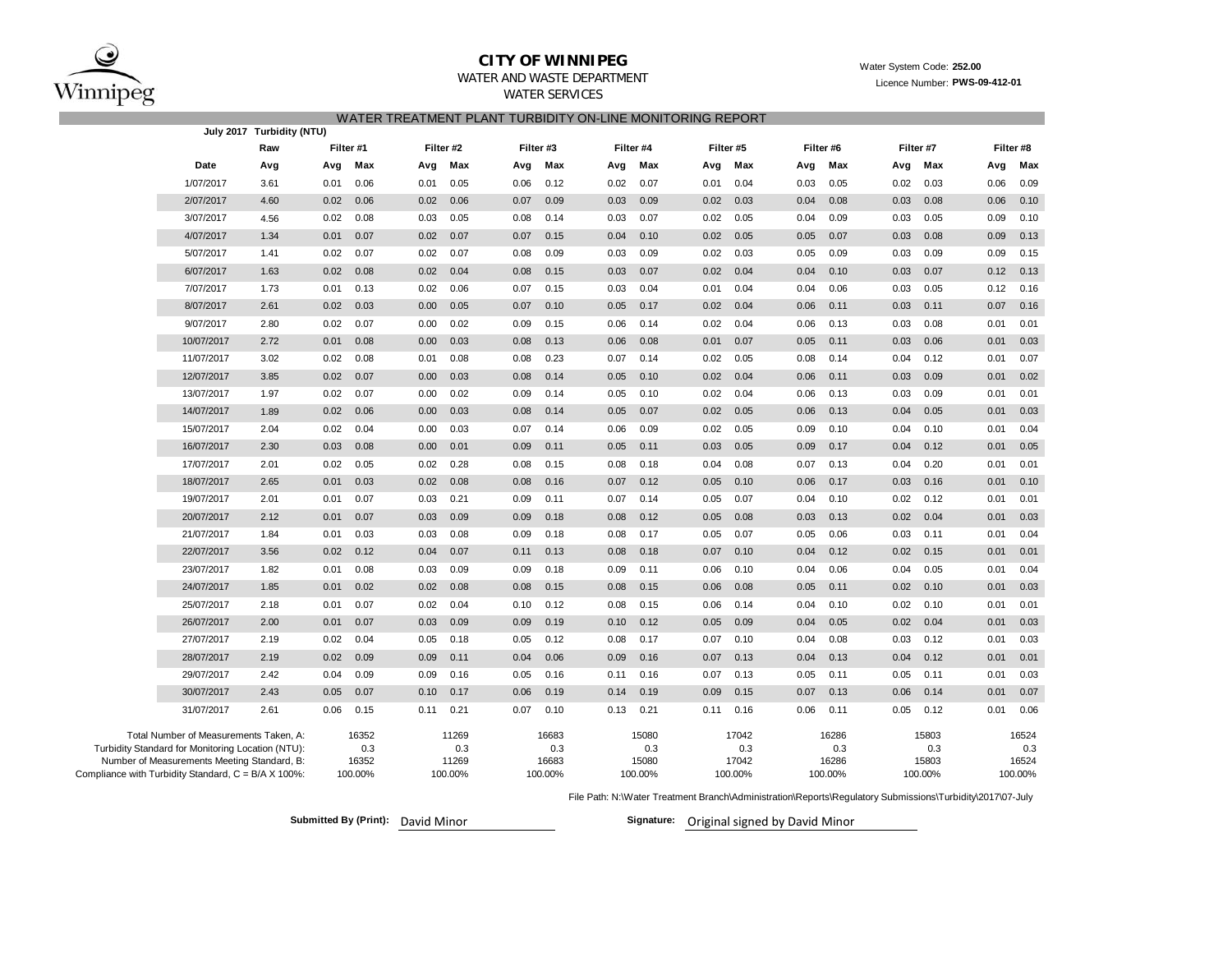

#### CITY OF WINNIPEG WATER AND WASTE DEPARTMENT ENVIRONMENTAL STANDARDS DIVISION

## **WATER TREATMENT PLANT TURBIDITY GRAB MONITORING REPORT**

| Water System Code: 252.00                          | <b>Turbidity (NTU)</b> |                  |           |           |           |                     |           |                     |           |           |           |           |                     |           |           |                     |           |           |
|----------------------------------------------------|------------------------|------------------|-----------|-----------|-----------|---------------------|-----------|---------------------|-----------|-----------|-----------|-----------|---------------------|-----------|-----------|---------------------|-----------|-----------|
| Licence No. PWS-09-412-01                          |                        | <b>Raw Water</b> |           | Filter 1  |           | Filter <sub>2</sub> |           | Filter <sub>3</sub> |           | Filter 4  |           | Filter 5  |                     |           |           | Filter <sub>7</sub> |           |           |
| <b>Date</b>                                        |                        |                  |           |           |           |                     |           |                     |           |           |           |           | Filter <sub>6</sub> |           |           |                     | Filter 8  |           |
|                                                    | Grab                   | Analyser         | Grab      | Analyser  | Grab      | Analyser            | Grab      | Analyser            | Grab      | Analyser  | Grab      | Analyser  | Grab                | Analvser  | Grab      | Analyser            | Grab      | Analyser  |
| 01-Jul-2017                                        | <b>NS</b>              | <b>NS</b>        | <b>NS</b> | <b>NS</b> | <b>NS</b> | <b>NS</b>           | <b>NS</b> | <b>NS</b>           | <b>NS</b> | <b>NS</b> | <b>NS</b> | <b>NS</b> | <b>NS</b>           | <b>NS</b> | <b>NS</b> | <b>NS</b>           | <b>NS</b> | <b>NS</b> |
| 02-Jul-2017                                        | 0.88                   | <b>NR</b>        | 0.09      | < 0.02    | 0.07      | < 0.02              | 0.09      | 0.08                | 0.10      | 0.04      | 0.07      | < 0.02    | 0.08                | 0.05      | <b>OL</b> | <b>OL</b>           | 0.06      | 0.09      |
| 03-Jul-2017                                        | 0.86                   | <b>NR</b>        | 0.10      | 0.03      | 0.07      | 0.02                | 0.09      | 0.08                | 0.07      | 0.03      | 0.08      | 0.02      | OL                  | OL        | 0.07      | 0.02                | 0.07      | 0.10      |
| 04-Jul-2017                                        | 1.06                   | 1.26             | 0.06      | < 0.02    | 0.10      | 0.03                | <b>OL</b> | OL                  | 0.09      | 0.04      | 0.07      | < 0.02    | 0.09                | 0.06      | 0.09      | 0.03                | 0.09      | 0.13      |
| 05-Jul-2017                                        | 1.03                   | 1.37             | 0.07      | <0.02     | 0.06      | 0.02                | 0.07      | 0.08                | 0.08      | 0.05      | 0.07      | < 0.02    | 0.08                | 0.06      | 0.10      | 0.04                | OL        | OL        |
| 06-Jul-2017                                        | 1.09                   | 1.55             | 0.09      | 0.02      | 0.08      | 0.02                | 0.08      | 0.09                | 0.07      | 0.04      | 0.08      | 0.02      | OL                  | OL        | 0.08      | 0.03                | 0.08      | 0.15      |
| 07-Jul-2017                                        | <b>NS</b>              | <b>NS</b>        | <b>NS</b> | <b>NS</b> | <b>NS</b> | <b>NS</b>           | <b>NS</b> | <b>NS</b>           | <b>NS</b> | <b>NS</b> | <b>NS</b> | <b>NS</b> | <b>NS</b>           | <b>NS</b> | <b>NS</b> | <b>NS</b>           | <b>NS</b> | <b>NS</b> |
| 08-Jul-2017                                        | <b>NS</b>              | <b>NS</b>        | <b>NS</b> | <b>NS</b> | <b>NS</b> | <b>NS</b>           | <b>NS</b> | <b>NS</b>           | <b>NS</b> | <b>NS</b> | <b>NS</b> | <b>NS</b> | <b>NS</b>           | <b>NS</b> | <b>NS</b> | <b>NS</b>           | <b>NS</b> | <b>NS</b> |
| 09-Jul-2017                                        | 1.51                   | 1.74             | 0.09      | 0.03      | 0.08      | < 0.02              | 0.09      | 0.10                | <b>OL</b> | <b>OL</b> | 0.08      | 0.03      | 0.10                | 0.10      | 0.07      | 0.04                | 0.08      | <0.02     |
| 10-Jul-2017                                        | 1.75                   | 1.67             | 0.06      | < 0.02    | 0.07      | < 0.02              | 0.08      | 0.10                | 0.06      | 0.06      | <b>OL</b> | OL        | 0.06                | 0.06      | 0.07      | 0.02                | 0.06      | <0.02     |
| 11-Jul-2017                                        | 1.73                   | 1.79             | 0.06      | < 0.02    | 0.07      | <0.02               | 0.06      | 0.08                | 0.08      | 0.07      | 0.07      | < 0.02    | 0.08                | 0.07      | 0.09      | 0.03                | 0.11      | 0.03      |
| 12-Jul-2017                                        | 1.05                   | <b>NR</b>        | 0.07      | < 0.02    | 0.07      | <0.02               | 0.07      | 0.09                | 0.08      | 0.07      | 0.07      | < 0.02    | 0.07                | 0.08      | 0.09      | 0.04                | OL        | OL        |
| 13-Jul-2017                                        | 1.36                   | 1.75             | 0.07      | 0.02      | 0.06      | < 0.02              | 0.07      | 0.09                | 0.06      | 0.06      | 0.07      | 0.02      | OL                  | OL        | 0.07      | 0.03                | 0.07      | <0.02     |
| 14-Jul-2017                                        | <b>NS</b>              | <b>NS</b>        | <b>NS</b> | <b>NS</b> | <b>NS</b> | <b>NS</b>           | <b>NS</b> | <b>NS</b>           | <b>NS</b> | <b>NS</b> | <b>NS</b> | <b>NS</b> | <b>NS</b>           | <b>NS</b> | <b>NS</b> | <b>NS</b>           | <b>NS</b> | <b>NS</b> |
| 15-Jul-2017                                        | <b>NS</b>              | <b>NS</b>        | <b>NS</b> | <b>NS</b> | <b>NS</b> | <b>NS</b>           | <b>NS</b> | <b>NS</b>           | <b>NS</b> | <b>NS</b> | <b>NS</b> | <b>NS</b> | <b>NS</b>           | <b>NS</b> | <b>NS</b> | <b>NS</b>           | <b>NS</b> | <b>NS</b> |
| 16-Jul-2017                                        | 1.54                   | 1.86             | 0.08      | < 0.02    | 0.07      | 0.02                | 0.08      | 0.09                | <b>OL</b> | OL        | 0.07      | 0.03      | 0.10                | 0.12      | 0.08      | 0.04                | 0.07      | <0.02     |
| 17-Jul-2017                                        | 1.54                   | 1.80             | 0.07      | 0.02      | 0.08      | < 0.02              | 0.08      | 0.11                | 0.06      | 0.12      | <b>OL</b> | OL        | 0.06                | 0.08      | 0.07      | 0.02                | 0.07      | <0.02     |
| 18-Jul-2017                                        | 1.66                   | 1.92             | 0.09      | < 0.02    | 0.09      | 0.03                | 0.10      | 0.09                | 0.10      | 0.10      | 0.08      | 0.07      | 0.11                | 0.10      | 0.13      | 0.08                | OL        | OL        |
| 19-Jul-2017                                        | 1.55                   | 1.76             | 0.09      | < 0.02    | 0.07      | 0.02                | 0.09      | 0.09                | 0.07      | 0.08      | 0.07      | 0.04      | <b>OL</b>           | <b>OL</b> | 0.06      | <0.02               | 0.07      | <0.02     |
| 20-Jul-2017                                        | 1.47                   | 1.84             | 0.08      | < 0.02    | 0.09      | 0.04                | 0.14      | 0.17                | 0.08      | 0.10      | 0.06      | 0.04      | 0.06                | 0.05      | 0.07      | <0.02               | 0.07      | <0.02     |
| 21-Jul-2017                                        | <b>NS</b>              | <b>NS</b>        | <b>NS</b> | <b>NS</b> | <b>NS</b> | <b>NS</b>           | <b>NS</b> | <b>NS</b>           | <b>NS</b> | <b>NS</b> | <b>NS</b> | <b>NS</b> | <b>NS</b>           | <b>NS</b> | <b>NS</b> | <b>NS</b>           | <b>NS</b> | <b>NS</b> |
| 22-Jul-2017                                        | <b>NS</b>              | <b>NS</b>        | <b>NS</b> | <b>NS</b> | <b>NS</b> | <b>NS</b>           | <b>NS</b> | <b>NS</b>           | <b>NS</b> | <b>NS</b> | <b>NS</b> | <b>NS</b> | <b>NS</b>           | <b>NS</b> | <b>NS</b> | <b>NS</b>           | <b>NS</b> | <b>NS</b> |
| 23-Jul-2017                                        | 1.45                   | 1.72             | 0.07      | < 0.02    | 0.10      | 0.04                | 0.17      | 0.18                | 0.09      | 0.10      | 0.07      | 0.06      | 0.08                | 0.05      | 0.09      | 0.03                | 0.09      | <0.02     |
| 24-Jul-2017                                        | 1.59                   | 1.88             | 0.09      | < 0.02    | 0.07      | 0.02                | 0.07      | 0.08                | 0.08      | 0.09      | 0.06      | 0.06      | 0.08                | 0.05      | 0.09      | 0.03                | OL        | OL        |
| 25-Jul-2017                                        | 1.62                   | 1.90             | 0.10      | < 0.02    | 0.08      | 0.02                | 0.08      | 0.10                | 0.06      | 0.09      | 0.06      | 0.06      | <b>OL</b>           | <b>OL</b> | 0.06      | <0.02               | 0.06      | <0.02     |
| 26-Jul-2017                                        | 1.71                   | 1.88             | 0.07      | < 0.02    | OL        | <b>OL</b>           | 0.07      | 0.09                | 0.07      | 0.10      | 0.06      | 0.06      | 0.07                | 0.04      | 0.07      | 0.02                | 0.07      | <0.02     |
| 27-Jul-2017                                        | 1.66                   | 2.18             | 0.08      | 0.02      | 0.07      | 0.09                | 0.08      | 0.03                | 0.09      | 0.11      | 0.07      | 0.08      | 0.08                | 0.05      | OL        | <b>OL</b>           | 0.06      | <0.02     |
| 28-Jul-2017                                        | <b>NS</b>              | <b>NS</b>        | <b>NS</b> | <b>NS</b> | <b>NS</b> | <b>NS</b>           | <b>NS</b> | <b>NS</b>           | <b>NS</b> | <b>NS</b> | <b>NS</b> | <b>NS</b> | <b>NS</b>           | <b>NS</b> | <b>NS</b> | <b>NS</b>           | <b>NS</b> | <b>NS</b> |
| 29-Jul-2017                                        | <b>NS</b>              | <b>NS</b>        | <b>NS</b> | <b>NS</b> | <b>NS</b> | <b>NS</b>           | <b>NS</b> | <b>NS</b>           | <b>NS</b> | <b>NS</b> | <b>NS</b> | <b>NS</b> | <b>NS</b>           | <b>NS</b> | <b>NS</b> | <b>NS</b>           | <b>NS</b> | <b>NS</b> |
| 30-Jul-2017                                        | 1.63                   | 2.31             | 0.11      | 0.05      | 0.09      | 0.12                | 0.11      | 0.06                | 0.11      | 0.15      | 0.07      | 0.11      | 0.09                | 0.09      | 0.10      | 0.08                | OL        | <b>OL</b> |
| 31-Jul-2017                                        | 2.02                   | 2.50             | 0.11      | 0.04      | 0.09      | 0.11                | 0.10      | 0.06                | 0.14      | 0.18      | 0.07      | 0.10      | 0.09                | 0.07      | OL        | <b>OL</b>           | 0.07      | <0.02     |
| Total number of measurements taken, A:             |                        |                  | 22        |           | 21        |                     | 21        |                     | 20        |           | 20        |           | 17                  |           | 19        |                     | 17        |           |
| Turbidity Standard for Monitoring Location (NTU):  |                        |                  | 0.30      |           | 0.30      |                     | 0.30      |                     | 0.30      |           | 0.30      |           | 0.30                |           | 0.30      |                     | 0.30      |           |
| Number of measurements meeting standard, B:        |                        |                  | 22        |           | 21        |                     | 21        |                     | 20        |           | 20        |           | 17                  |           | 19        |                     | 17        |           |
| Compliance with Turbidity Standard, C= B/A X 100%: |                        |                  | 100%      |           | 100%      |                     | 100%      |                     | 100%      |           | 100%      |           | 100%                |           | 100%      |                     | 100%      |           |

NS: No Sample NA: Not Analyzed OL: Off-Line NR: No Result

There were no results for the raw online analyzer on July 2, 3, and 12 due to maintenance<br>requirements. requirements. **C.Diduck**

**Comments: Report Compiled By: H.Demchenko**

**Approved in LIMS By:**

Printed From : N:\WQ Data\Routine Water Quality\2017\Turbidity.xls **Date Approved:** File: WQR3

**4-Aug-17**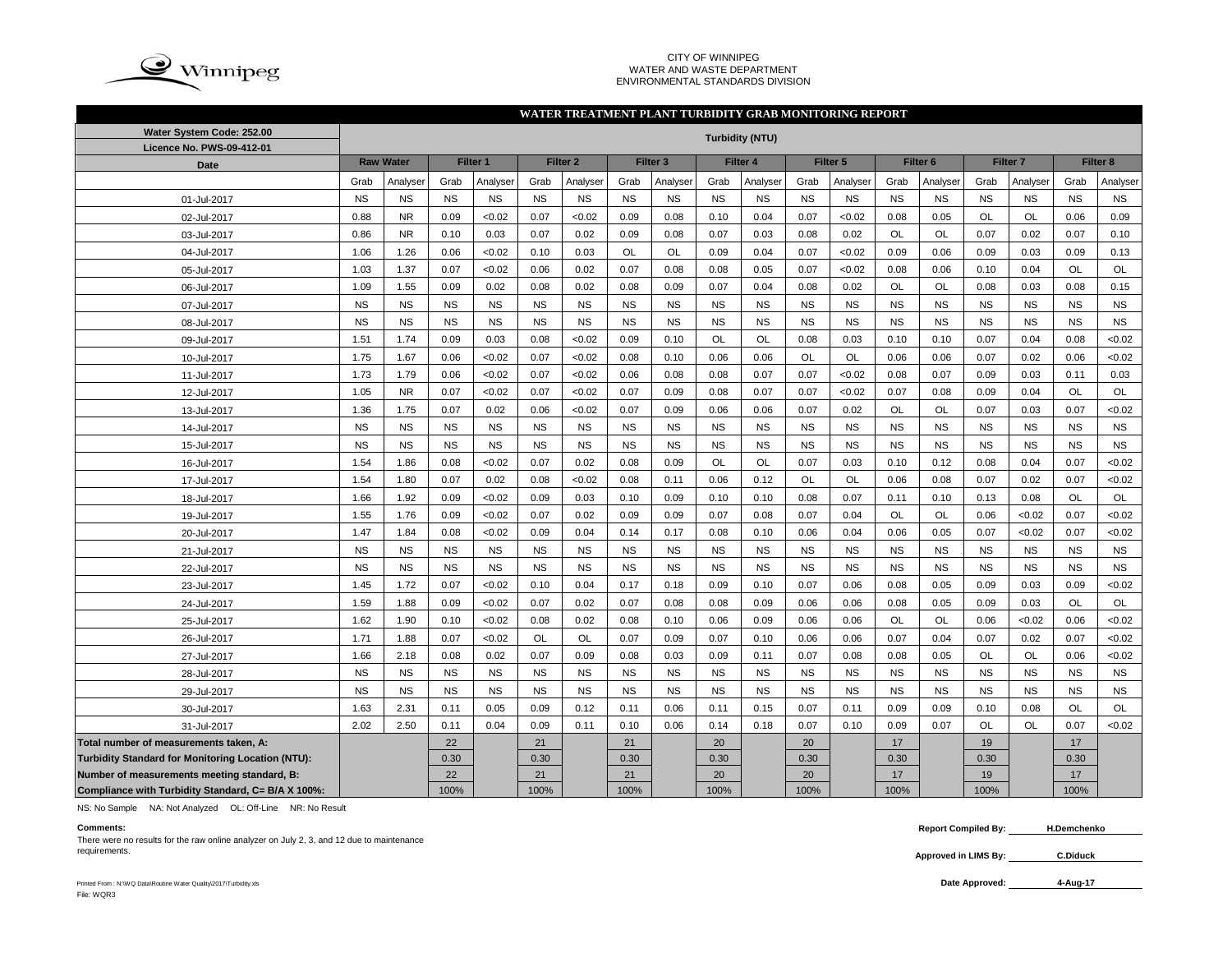

**City of Winnipeg**

Water and Waste Department Water Services

## WATER TREATMENT PLANT FREE CHLORINE ON-LINE MONITORING REPORT Deacon Booster Pumping Station

| Water System Code:     |
|------------------------|
| Licence Number:        |
| <b>Report Created:</b> |

Water System Code: **252.00** Licence Number: **PWS-09-412-01**

01 August 2017 **Report Period: July 2017** 

|                                                                                                                    |                                    | <b>BRANCH1</b><br>[mg/L] |         | <b>BRANCH2</b><br>[mg/L] |         |
|--------------------------------------------------------------------------------------------------------------------|------------------------------------|--------------------------|---------|--------------------------|---------|
|                                                                                                                    | Date                               | Average                  | Minimum | Average                  | Minimum |
|                                                                                                                    | 01/07/2017                         | 1.08                     | 1.02    | 1.12                     | 1.09    |
|                                                                                                                    | 02/07/2017                         | 1.08                     | 1.02    | 1.13                     | 1.09    |
|                                                                                                                    | 03/07/2017                         | 1.15                     | 1.06    | 1.22                     | 1.12    |
|                                                                                                                    | 04/07/2017                         | 1.15                     | 1.08    | 1.18                     | 1.08    |
|                                                                                                                    | 05/07/2017                         | 1.09                     | 0.99    | 1.07                     | 0.94    |
|                                                                                                                    | 06/07/2017                         | 1.00                     | 0.91    | 0.95                     | 0.91    |
|                                                                                                                    | 07/07/2017                         | 1.03                     | 0.96    | 0.97                     | 0.90    |
|                                                                                                                    | 08/07/2017                         | 1.06                     | 0.94    | 1.11                     | 0.98    |
|                                                                                                                    | 09/07/2017                         | 1.05                     | 0.94    | 1.10                     | 1.02    |
|                                                                                                                    | 10/07/2017                         | 1.19                     | 1.03    | 1.19                     | 1.06    |
|                                                                                                                    | 11/07/2017                         | 1.24                     | 1.09    | 1.14                     | 0.94    |
|                                                                                                                    | 12/07/2017                         | 1.24                     | 1.07    | 1.15                     | 0.91    |
|                                                                                                                    | 13/07/2017                         | 1.43                     | 0.90    | 1.40                     | 0.88    |
|                                                                                                                    | 14/07/2017                         | 1.27                     | 1.15    | 1.27                     | 1.21    |
|                                                                                                                    | 15/07/2017                         | 1.14                     | 1.05    | 1.22                     | 1.16    |
|                                                                                                                    | 16/07/2017                         | 1.16                     | 1.09    | 1.24                     | 1.17    |
|                                                                                                                    | 17/07/2017                         | 1.09                     | 0.98    | 1.17                     | 1.06    |
|                                                                                                                    | 18/07/2017                         | 1.14                     | 0.82    | 1.19                     | 1.01    |
|                                                                                                                    | 19/07/2017                         | 1.23                     | 1.05    | 1.31                     | 1.15    |
|                                                                                                                    | 20/07/2017                         | 1.07                     | 1.02    | 1.17                     | 1.13    |
|                                                                                                                    | 21/07/2017                         | 1.12                     | 1.08    | 1.23                     | 1.17    |
|                                                                                                                    | 22/07/2017                         | 1.12                     | 1.01    | 1.18                     | 1.02    |
|                                                                                                                    | 23/07/2017                         | 1.09                     | 1.04    | 1.10                     | 1.01    |
|                                                                                                                    | 24/07/2017                         | 1.08                     | 1.01    | 1.13                     | 1.07    |
|                                                                                                                    | 25/07/2017                         | 1.06                     | 0.99    | 1.13                     | 1.05    |
|                                                                                                                    | 26/07/2017                         | 1.12                     | 0.95    | 1.19                     | 0.95    |
|                                                                                                                    | 27/07/2017                         | 1.18                     | 1.13    | 1.17                     | 1.11    |
|                                                                                                                    | 28/07/2017                         | 1.18                     | 1.11    | 1.21                     | 1.07    |
|                                                                                                                    | 29/07/2017                         | 1.24                     | 1.16    | 1.28                     | 1.20    |
|                                                                                                                    | 30/07/2017                         | 1.26                     | 1.16    | 1.26                     | 1.18    |
|                                                                                                                    | 31/07/2017                         | 1.13                     | 1.01    | 1.10                     | 0.99    |
| Total Number of Measurements, A:<br>Minimum Free Chlorine Standard:<br>Number of Measurements Meeting Standard, B: |                                    | 21600<br>0.5<br>21600    |         | 21600<br>0.5<br>21600    |         |
|                                                                                                                    | COMPLIANCE, $C = B/A \times 100\%$ |                          | 100.00  |                          | 100.00  |

COMPLIANCE,  $C = B/A \times 100\%$ :

File Path: N:\Water Treatment Branch\Administration\Reports\Regulatory Submissions\Chlorine\2017\07-July

Submitted By (Print):

David Minor **David Minor** Signature: **Original signed by David Minor**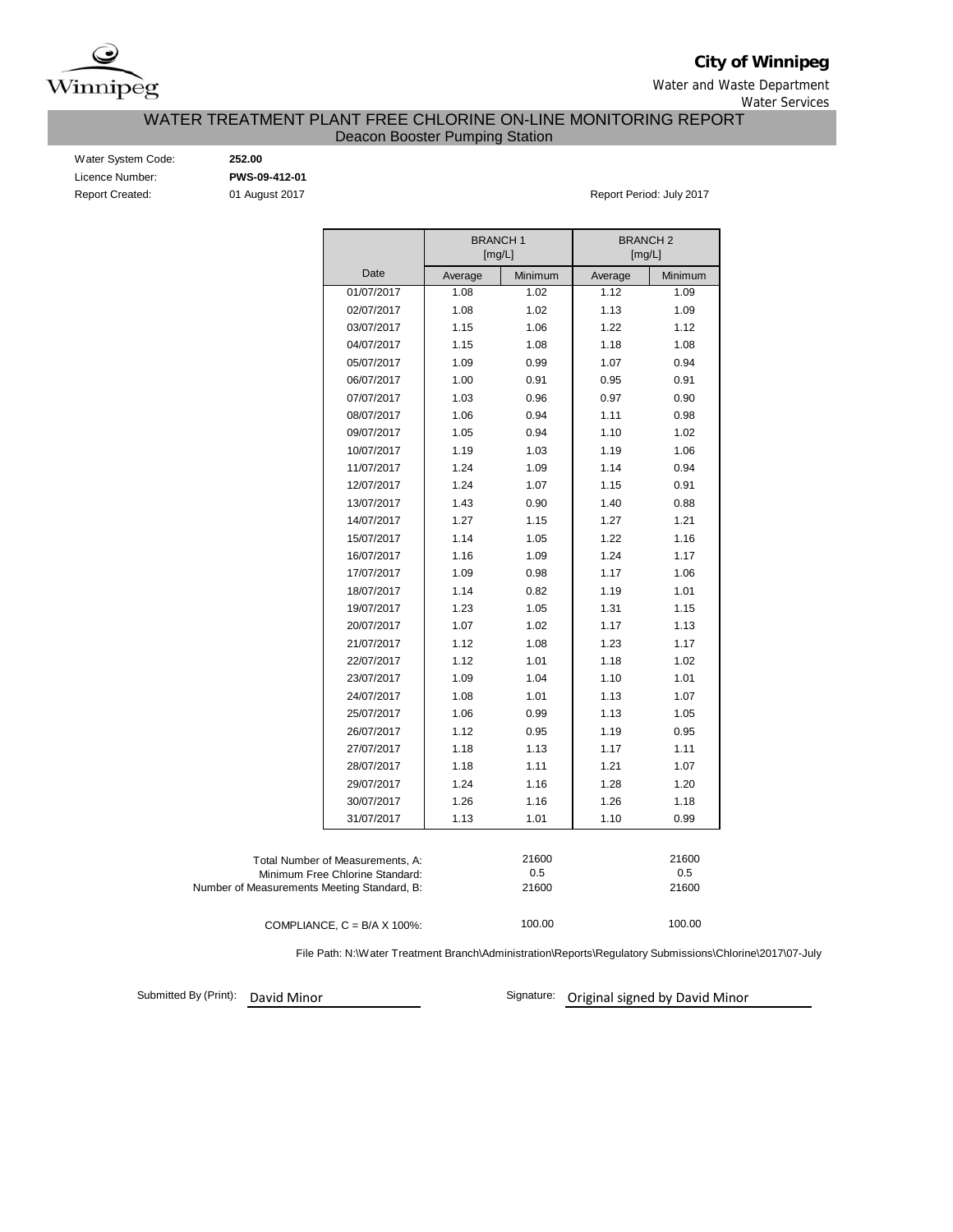| CITY OF WINNIPEG<br>$\rightarrow$ Winnipeg<br>WATER AND WASTE DEPARTMENT<br>ENVIRONMENTAL STANDARDS DIVISION |           |                                         |                                 |           |                                         |                                 |  |  |  |  |  |  |  |  |
|--------------------------------------------------------------------------------------------------------------|-----------|-----------------------------------------|---------------------------------|-----------|-----------------------------------------|---------------------------------|--|--|--|--|--|--|--|--|
| WATER TREATMENT PLANT CHLORINE GRAB MONITORING REPORT                                                        |           |                                         |                                 |           |                                         |                                 |  |  |  |  |  |  |  |  |
| Water System Code: 252.00                                                                                    |           |                                         |                                 |           |                                         |                                 |  |  |  |  |  |  |  |  |
| <b>Licence No. PWS-09-412-01</b>                                                                             |           | Deacon Booster Pumping Station Branch 1 |                                 |           | Deacon Booster Pumping Station Branch 2 |                                 |  |  |  |  |  |  |  |  |
| <b>Date</b>                                                                                                  |           | Free Chlorine (mg/L)                    | <b>Total Chlorine</b><br>(mg/L) |           | Free Chlorine (mg/L)                    | <b>Total Chlorine</b><br>(mg/L) |  |  |  |  |  |  |  |  |
|                                                                                                              | Analyser  | Grab                                    | Grab                            | Analyser  | Grab                                    | Grab                            |  |  |  |  |  |  |  |  |
| 01-Jul-2017                                                                                                  | <b>NS</b> | <b>NS</b>                               | <b>NS</b>                       | <b>NS</b> | <b>NS</b>                               | <b>NS</b>                       |  |  |  |  |  |  |  |  |
| 02-Jul-2017                                                                                                  | 1.07      | 1.17                                    | 1.35                            | 1.12      | 1.18                                    | 1.38                            |  |  |  |  |  |  |  |  |
| 03-Jul-2017                                                                                                  | 1.16      | 1.21                                    | 1.37                            | 1.23      | 1.24                                    | 1.45                            |  |  |  |  |  |  |  |  |
| 04-Jul-2017                                                                                                  | 1.15      | 1.19                                    | 1.42                            | 1.17      | 1.21                                    | 1.42                            |  |  |  |  |  |  |  |  |
| 05-Jul-2017                                                                                                  | 1.14      | 1.14                                    | 1.30                            | 1.12      | 1.20                                    | 1.38                            |  |  |  |  |  |  |  |  |
| 06-Jul-2017                                                                                                  | 0.93      | 1.03                                    | 1.22                            | 0.92      | 1.11                                    | 1.28                            |  |  |  |  |  |  |  |  |
| 07-Jul-2017                                                                                                  | <b>NS</b> | <b>NS</b>                               | <b>NS</b>                       | <b>NS</b> | <b>NS</b>                               | <b>NS</b>                       |  |  |  |  |  |  |  |  |
| 08-Jul-2017                                                                                                  | <b>NS</b> | <b>NS</b>                               | <b>NS</b>                       | <b>NS</b> | <b>NS</b>                               | <b>NS</b>                       |  |  |  |  |  |  |  |  |
| 09-Jul-2017                                                                                                  | 1.05      | 1.08                                    | 1.23                            | 1.10      | 1.08                                    | 1.30                            |  |  |  |  |  |  |  |  |
| 10-Jul-2017                                                                                                  | 1.06      | 1.12                                    | 1.28                            | 1.12      | 1.14                                    | 1.36                            |  |  |  |  |  |  |  |  |
| 11-Jul-2017                                                                                                  | 1.25      | 1.26                                    | 1.43                            | 1.13      | 1.19                                    | 1.36                            |  |  |  |  |  |  |  |  |
| 12-Jul-2017                                                                                                  | 1.26      | 1.24                                    | 1.47                            | 1.20      | 1.20                                    | 1.33                            |  |  |  |  |  |  |  |  |
| 13-Jul-2017                                                                                                  | 1.28      | 1.31                                    | 1.48                            | 1.27      | 1.19                                    | 1.36                            |  |  |  |  |  |  |  |  |
| 14-Jul-2017                                                                                                  | <b>NS</b> | <b>NS</b>                               | <b>NS</b>                       | <b>NS</b> | <b>NS</b>                               | <b>NS</b>                       |  |  |  |  |  |  |  |  |
| 15-Jul-2017                                                                                                  | <b>NS</b> | <b>NS</b>                               | <b>NS</b>                       | <b>NS</b> | <b>NS</b>                               | <b>NS</b>                       |  |  |  |  |  |  |  |  |
| 16-Jul-2017                                                                                                  | 1.19      | 1.25                                    | 1.39                            | 1.26      | 1.23                                    | 1.46                            |  |  |  |  |  |  |  |  |
| 17-Jul-2017                                                                                                  | 1.12      | 1.17                                    | 1.38                            | 1.14      | 1.18                                    | 1.31                            |  |  |  |  |  |  |  |  |
| 18-Jul-2017                                                                                                  | 1.18      | 1.11                                    | 1.33                            | 1.14      | 1.18                                    | 1.39                            |  |  |  |  |  |  |  |  |
| 19-Jul-2017                                                                                                  | 1.29      | 1.24                                    | 1.42                            | 1.34      | 1.37                                    | 1.52                            |  |  |  |  |  |  |  |  |
| 20-Jul-2017                                                                                                  | 1.05      | 1.03                                    | 1.27                            | 1.15      | 1.18                                    | 1.36                            |  |  |  |  |  |  |  |  |
| 21-Jul-2017                                                                                                  | <b>NS</b> | <b>NS</b>                               | <b>NS</b>                       | NS.       | ΝS                                      | <b>NS</b>                       |  |  |  |  |  |  |  |  |
| 22-Jul-2017                                                                                                  | <b>NS</b> | <b>NS</b>                               | <b>NS</b>                       | <b>NS</b> | <b>NS</b>                               | <b>NS</b>                       |  |  |  |  |  |  |  |  |
| 23-Jul-2017                                                                                                  | 1.08      | 1.06                                    | 1.29                            | 1.11      | 1.09                                    | 1.31                            |  |  |  |  |  |  |  |  |
| 24-Jul-2017                                                                                                  | 1.05      | 1.07                                    | 1.27                            | 1.09      | 1.19                                    | 1.35                            |  |  |  |  |  |  |  |  |
| 25-Jul-2017                                                                                                  | 1.09      | 1.12                                    | 1.31                            | 1.15      | 1.15                                    | 1.36                            |  |  |  |  |  |  |  |  |
| 26-Jul-2017                                                                                                  | 1.04      | 1.12                                    | 1.28                            | 1.13      | 1.17                                    | 1.37                            |  |  |  |  |  |  |  |  |
| 27-Jul-2017                                                                                                  | 1.19      | 1.26                                    | 1.46                            | 1.17      | 1.23                                    | 1.43                            |  |  |  |  |  |  |  |  |
| 28-Jul-2017                                                                                                  | <b>NS</b> | <b>NS</b>                               | <b>NS</b>                       | <b>NS</b> | <b>NS</b>                               | <b>NS</b>                       |  |  |  |  |  |  |  |  |
| 29-Jul-2017                                                                                                  | <b>NS</b> | <b>NS</b>                               | <b>NS</b>                       | <b>NS</b> | <b>NS</b>                               | <b>NS</b>                       |  |  |  |  |  |  |  |  |
| 30-Jul-2017                                                                                                  | 1.27      | 1.32                                    | 1.50                            | 1.26      | 1.32                                    | 1.50                            |  |  |  |  |  |  |  |  |
| 31-Jul-2017                                                                                                  | 1.08      | 1.14                                    | 1.36                            | 1.04      | 1.15                                    | 1.31                            |  |  |  |  |  |  |  |  |
| Total number of measurements taken, A:                                                                       |           | 22                                      |                                 |           | 22                                      |                                 |  |  |  |  |  |  |  |  |
| Chlorine Standard for Monitoring Location (mg/L):                                                            |           | 0.50                                    |                                 |           | 0.50                                    |                                 |  |  |  |  |  |  |  |  |
| Number of measurements meeting standard, B:                                                                  |           | 22                                      |                                 |           | 22                                      |                                 |  |  |  |  |  |  |  |  |
| Compliance with Chlorine Standard, C= B/A X 100%:                                                            |           | 100%                                    |                                 |           | 100%                                    |                                 |  |  |  |  |  |  |  |  |

NS: No Sample NA: Not Analyzed NR: No Result OL: Off-Line

| <b>Comments:</b> | <b>Report Compiled By:</b> | H.Demchenko |
|------------------|----------------------------|-------------|
|                  | Approved in LIMS By:       | C.Diduck    |

**Printed From : N:\WQ Data\Routine Water Quality\2017\Chlorine.xls** File: WQR3

**4-Aug-17**